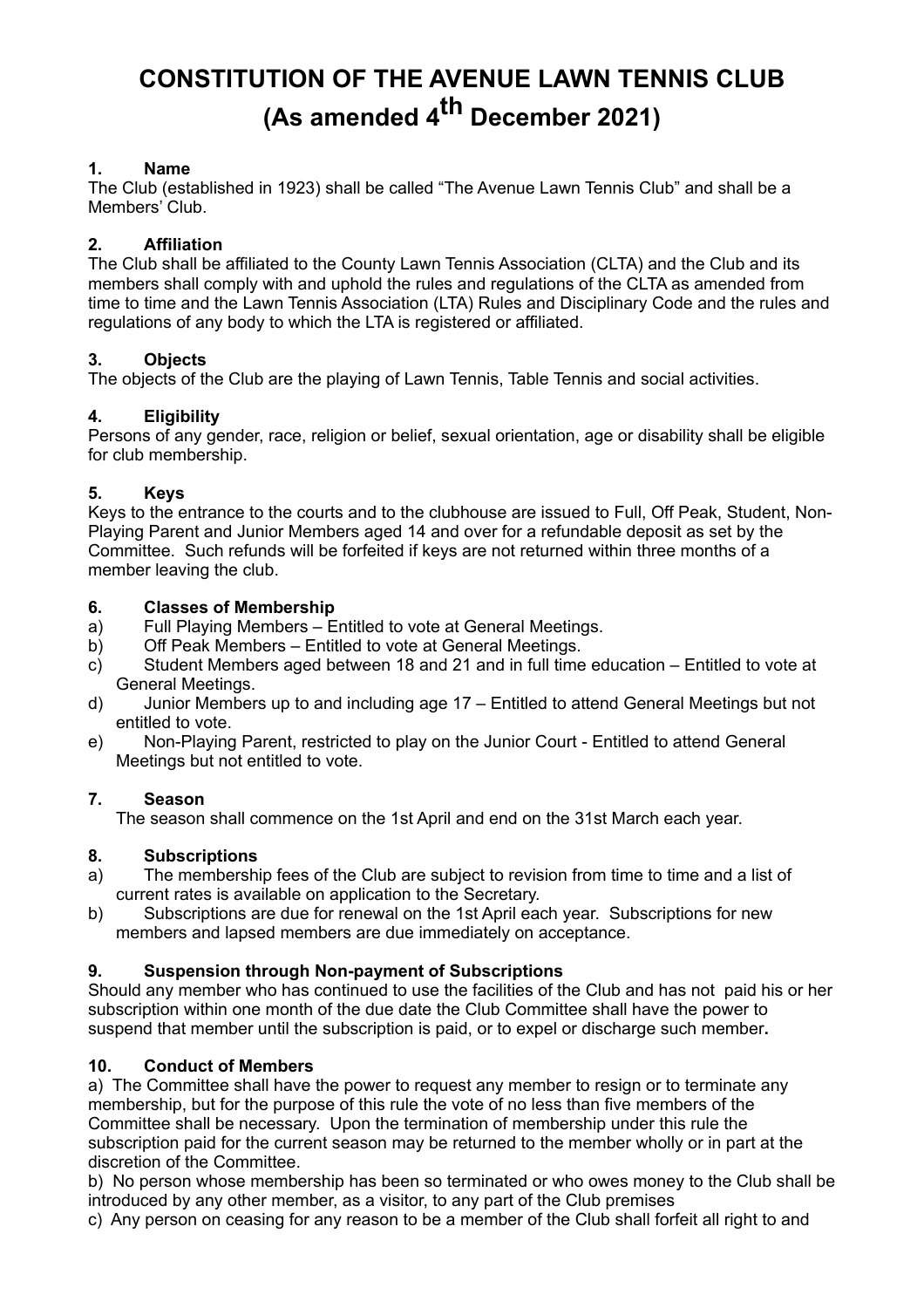claim upon the Club, its property and its funds.

d) All facilities are for the use and enjoyment of all members and should be treated with respect.

e) No one under the age of 14 may play without an adult being present.

# **11. Hours of Opening**

The Club is open for play from 8 am.

Floodlight on the 3 full size courts operate from 8am to 10pm from Monday to Friday and from 8am to 8pm on Saturday and Sunday.

The Junior court lights operate from 8am to 8pm.

# **12. Officers and Committee**

a) The Officers of the Club shall consist of the Chairman, the Trustees (ex officio), the Secretary and the Treasurer.

b) The Club Committee shall consist of the Officers of the Club, as defined in 12a above, the Ladies' Captain, the Men's Captain, the Welfare Officer and three other adult Members, and the entire control of the Club shall be vested in the Club Committee. The Club Committee shall have the power to co-opt.

c) The Officers and other members of the Committee shall be elected from the Full Playing or Off Peak Members as defined in Rules 6a) and 6b) at the Annual General Meeting and, subject to termination of office by resignation or otherwise, shall remain in office until their successors are appointed at the Annual General Meeting following their appointment. The Committee shall have the power to fill any vacancy that may occur and to set up Sub-Committees to deal with catering, social and other matters. The retiring Officers and other members of the Committee shall be eligible for re-election.

d) Members are only eligible to become Officers of the Club if they have been members for at least 13 months.

e) The Chair, the Secretary and the Treasurer shall be the signatories to the Club's bank accounts.

## **13. Trustees**

The Trustees (who shall be 21 years-of-age and over) shall be elected by the voting members and they shall respectively hold office until death or resignation unless removed by a resolution of the Committee or members. Any casual vacancy in the office of Trustee may be filled by the Committee and the person so nominated shall hold office until the next General Meeting after such appointment when he or she shall retire but may be re-appointed by the voting members at such meeting. The Trustees shall be ex officio members of the Committee. The number of Trustees shall not be more than three nor less than two, and the property of the Club (other than money or securities for the same which shall be held by and under the control of the Treasurer) shall be vested in them. They shall deal with the property as directed by resolution of the Committee (of which an entry in the Minute Book shall be conclusive evidence) and they shall be indemnified out of the Club property against risk and expense incurred on behalf of the Club.

## **14. Minutes of Meetings**

The Secretary shall cause Minutes to be taken of all proceedings of the Committee and General Meetings, which Minutes shall be open to inspection by any member applying to the Secretary thereon.

## **15. Annual General Meetings**

Annual General Meetings shall be held to transact the following business

a) To receive and, if approved, to adopt the statement of the Club's accounts for the preceding financial year.

b) To consider, and, if approved, sanction any proposed alteration to the Constitution.

c) To appoint the Officers (other than Trustees) and other members of the Committee,

d) To deal with any special business which the Committee desires to bring before the members and to receive suggestions from members for consideration by the Meeting and the Committee. e) To decide on any resolution that may be duly submitted to the Meeting as hereinafter provided.

An Annual General Meeting of the Club shall be held at least once in a year and 15 months must not elapse without one being so held.

Annual General Meetings shall be held upon a date and time to be fixed by the Committee and notices convening them shall be sent to all members not less than 14 days before the meeting, and shall specify the matters to be dealt with.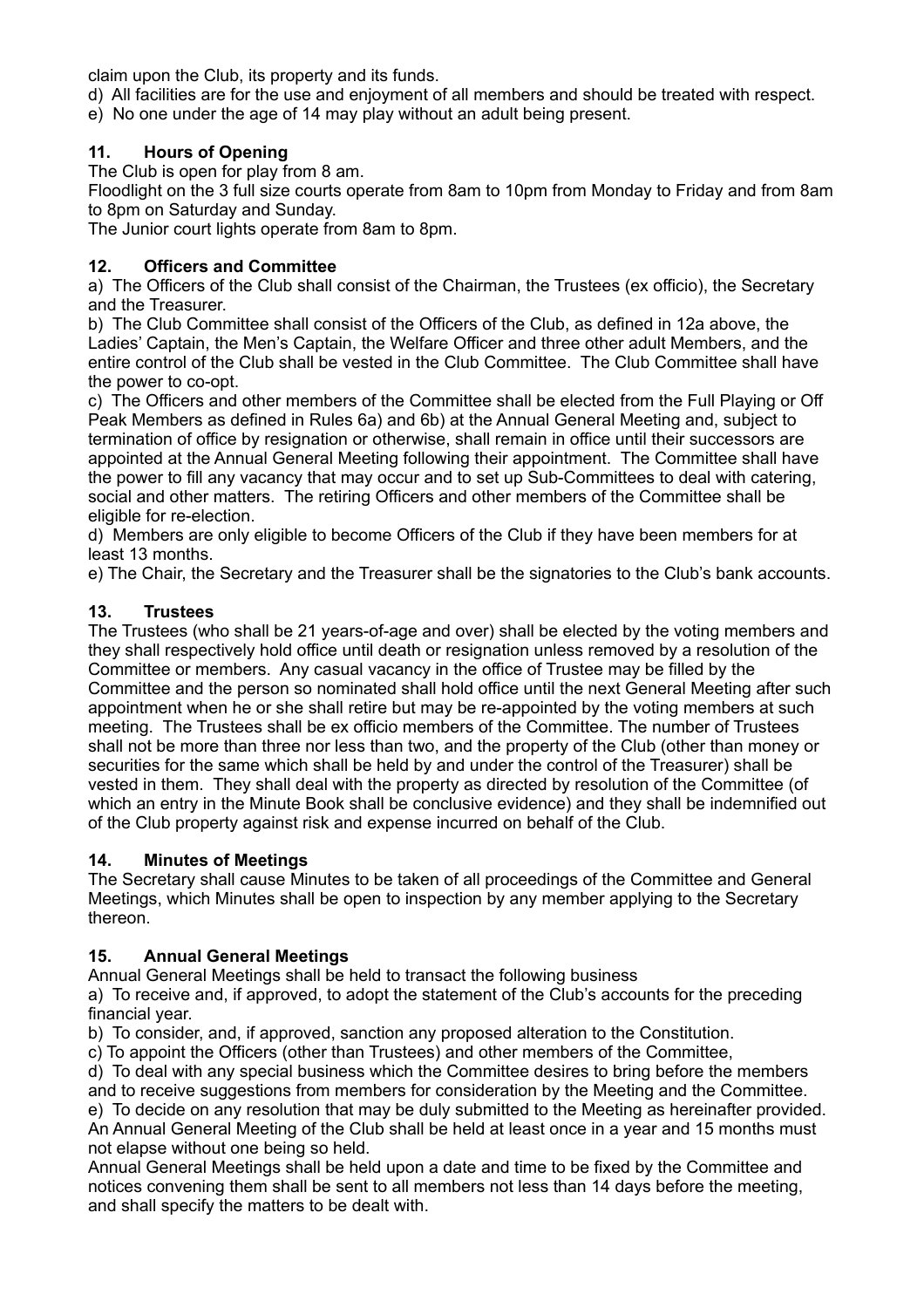# **16. Resolutions**

Any voting member desirous of moving any resolution at the Annual General Meeting shall give notice thereof in writing to the Secretary not less than 10 days before the date of such meeting

## **17. Special General Meetings**

A Special General Meeting of the Club shall be called within 21 days upon the requisition in writing of any 10 voting members or by resolution of the Club Committee stating the purpose for which the Meeting is required**.**

## **18. Voting**

a) At all General Meetings of the Club every member in Classes 6a) to 6e) shall be entitled to attend but only members in Classes 6a) to 6c) aged 18 and over shall be entitled to vote. b) At Committee and General Meetings the Chairman shall preside and shall have a second or casting vote in the event of an inequality of votes.

## **19. Quorums**

At Committee Meetings five shall form a quorum. At Annual and Special General Meetings 10 voting members shall form a quorum.

## **20. Financial Year**

The financial year of the Club shall end on the last day of March each year, to which day the accounts of the Club shall be balanced.

## **21. Prohibition of Profits**

No member shall, except professional services rendered at the request of the Committee, receive any profit from the funds or transactions of the Club.

## **22. Visitors**

Only Full Members and Off Peak Members shall be allowed to introduce up to two visitors at any one time provided that, if the visitors are invited to play, the member introducing such visitors shall ensure that the visitors' standard of play and dress is not lower than the general standard of the members. Every visitor shall be the guest of and be accompanied by the member introducing him or her. A visitor may not play on more than one occasion before joining and the member shall pay the visitor's fee into the club bank account

## **23. Unlawful Games**

The Club premises shall not be used for unlawful gambling or for playing any game of chance or other unlawful games.

## **24. Alteration of Constitution**

The Constitution of the Club shall be amended by a simple majority of members present and voting at a General Meeting of the Club. Any proposed alteration or amendment to the Rules must be sent in writing to the Secretary not less than 10 days before the General Meeting.

## **25. Rules (Bye-Laws)**

The Committee shall have the power to make Rules(Bye-Laws) for regulating the conduct and affairs of the Club as shall not be inconsistent with this Constitution. Such Rules(Bye-Laws) shall be posted in some conspicuous part of the Club premises and on the website and shall be binding on all members.

## **26. Matches, etc**

The Committee shall have the power to make arrangements for holding matches, tournaments and other competitions and to impose a charge for entry in such tournaments and competitions and to provide cups and other prizes therefore and to reserve courts as may be required on any occasion as the Committee in their discretion consider proper.

## **27. Members Responsibilities**

a) It shall be the duty of all Full Members to assist the Committee in the running of the Club.